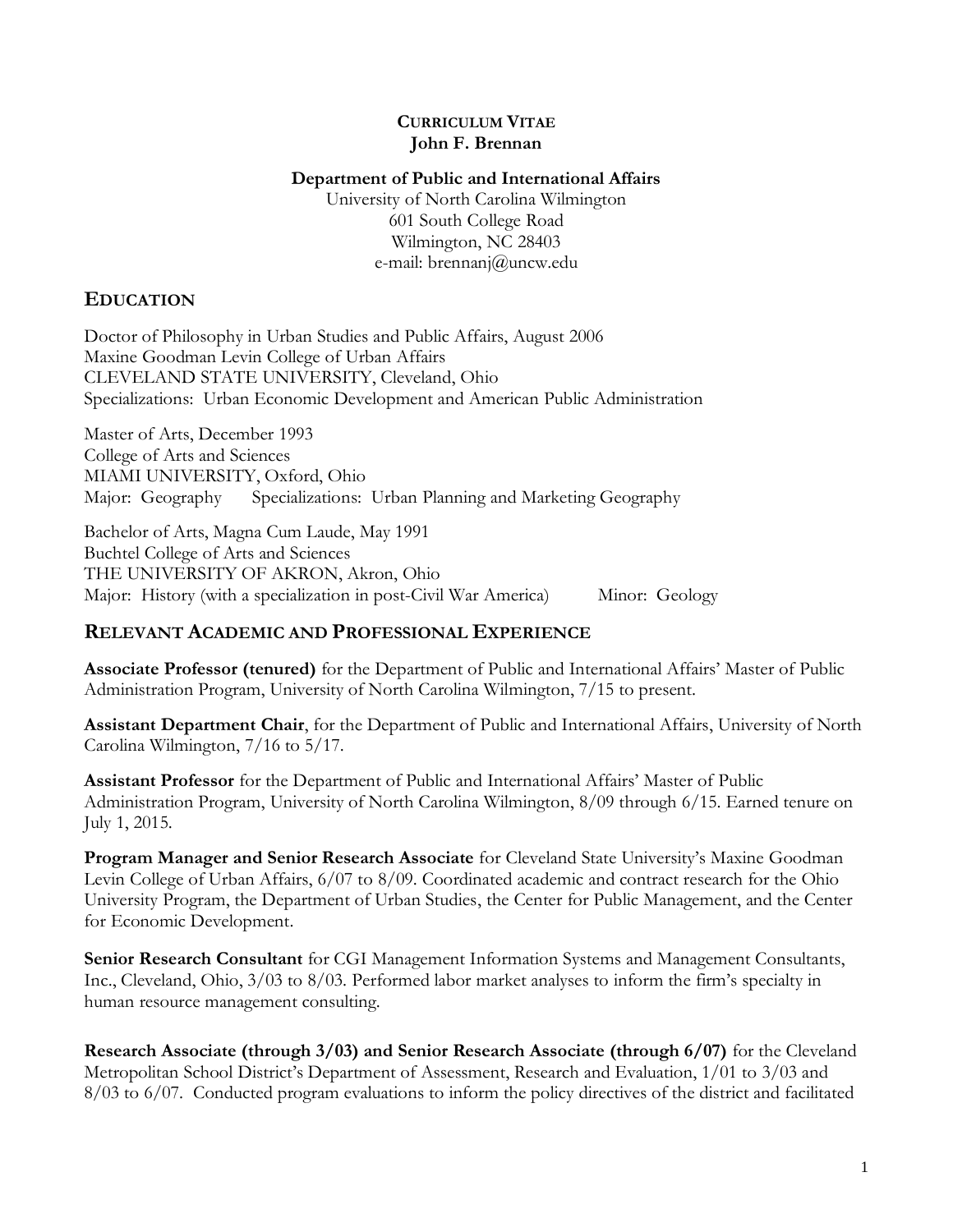external research projects performed by university and nonprofit/think tank scholars.

**Research Assistant** for the Cleveland State University Levin College of Urban Affairs, 6/98 to 12/00. For the Urban Center's State and Intergovernmental Initiatives Program, conducted policy research and program evaluations (primarily with Dr. Ned Hill and Mr. Kevin O'Brien).

**Graduate Research Assistant** for the Cleveland State University's Levin College of Urban Affairs, 9/93 to 5/98. Completed various survey, policy, and academic research projects for the Department of Urban Studies (working with Dr. Ned Hill), the Housing Policy Research Program (working with Dr. Tom Bier), and the Economic Development Center (working with Dr. Ziona Austrian).

**Graduate Teaching Assistant** for Miami University's Department of Geography, 8/91 to 8/93. Assisted in the teaching of undergraduate human and physical geography courses and assisted in the operation of the Department's Geographic Information Systems laboratory.

## **COURSES PREPARED/TAUGHT**

## **As a teaching assistant at Miami University:**

- GEO 101 Introduction to Human Geography (now under the course title 'Global Forces, Local Diversity'), for Dr. James Rubenstein and Dr. Cyrus Young
- GEO 111 World Regional Geography, for Mr. Ken Lowrey
- GEO 121 Introduction to Physical Geography (now under the course title 'Earth's Physical Environment'), for Dr. Jerry Green

## **As an instructor at Cleveland State University:**

- UST 290 Urban Geography
- UST 301 Urban Development
- UST 401 Computer Applications for Urban Research
- UST 403 Cartography and Graphics
- UST 615 Economic Development and Budgetary Policy

## **University of North Carolina Wilmington:**

- PLS 101 American National Government (both In-class and Online)
- PLS 111 Politics and Government in Global Perspective (both In class and Online)
- PLS 202 Contemporary American Political Issues (prepared for Spring 2017 but not taught)
- PLS 304 Introduction to Public Policy Analysis
- PLS 308 Public Administration
- PLS 351 Urban Government and Politics
- PLS 422 Contemporary Foreign Policy
- PLS 491 Directed Independent Study (Policy Analysis, American National Government)
- PLS 498 Internship in Public and International Affairs\*\* (49 Students over 8 semesters)
- PLS 501 Quantitative Methods (both In-class and Online)
- PLS 504 MIS and Computer Applications
- PLS 505 Policy Analysis
- PLS 507 Applied Management Tools
- PLS 526 Sustainable Cities (prepared for Spring 2017 but not delivered)
- PLS 528 Introduction to Local Government Administration
- PLS 541 Public Economics and Cost-Benefit Analysis (both In-class and Online)
- PLS 545 Government Planning and Geographic Information Systems
- PLS 548 Energy Policy (with Dr. Mark Imperial) (originally taught as a 592 section)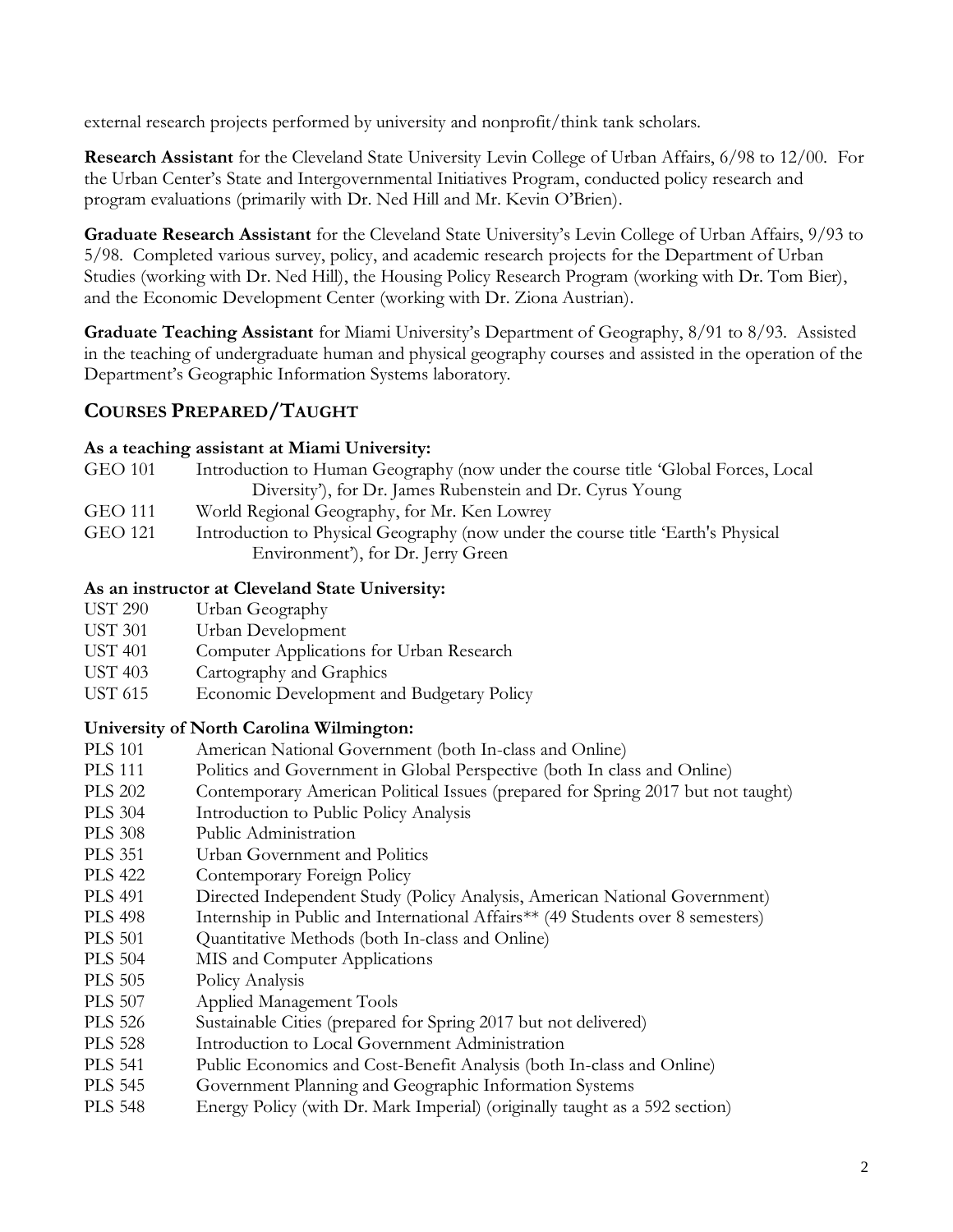| <b>PLS 591</b> | Directed Independent Study           |
|----------------|--------------------------------------|
| <b>PLS 592</b> | Regional Economic Development Policy |
| <b>PLS 595</b> | Capstone in Public Administration    |
| <b>PLS 598</b> | Internship in Public Administration  |

# **SOLICITED TEACHING PRESENTATIONS**

At the request of Dr. Candice Bredbenner, Associate Professor in the UNCW Department of History, I conducted two research workshops, one for each her Fall 2013 HST 290 course sections—The United States in the Progressive Era, 1890-1920. I introduced to the students the availability and use of Progressive Era primary digital resources that included government documents, public domain monographs, newspapers, and magazines through a variety of digital tools and databases including Google Books, the Internet Archive, JSTOR, UNZ.org, the HathiTrust, and the Digital Public Library of America, among others.

## **TEACHING HONORS**

John Pope Center for Higher Education "Spirit of Inquiry" Award, Fall 2011 for the PLS 501"Statistics for Public Managers and Policy Analysts" course taught in Fall 2010. Awarded Second Place from among 67 courses nominated in the State of North Carolina.

## **RESEARCH RECORD**

### **Master's Thesis:**

*The Suburbanization of Union Township, Butler County, Ohio, 1955-1971.* This study documented the initial stages of the regional suburbanization of Union Township, Butler County, Ohio. December, 1993.

## **Doctoral Dissertation:**

*An Intellectual History of Metropolitan Government in the United States.* This study traced and examined the major streams of intellectual thought (urban theory (planning and administration), political theory, and economic theory) that influenced metropolitan government initiatives in the United States since the late 19<sup>th</sup> Century. Committee Members: Edward W. Hill, Larry Ledebur, Norman Krumholz, and Ethan Seltzer (Portland State University). August, 2006.

**Peer Reviewed Publications** (for multi-authored articles, the order of my authorship is in parentheses; in reverse chronological publication order)**:**

- 1. "Pragmatism, *The New Republic*, and American Public Administration at its Founding." With Lawrence F. Keller. *Administration & Society*, volume 49, issue 4, April 2017. (lead author)
- 2. "Considering the Role of Social Capital for Economic Development Outcomes in United States Counties." With Michele Hoyman, Jamie McCall, and Laurie Paarlberg. *Economic Development Quarterly*, volume 30, issue 4, November 2016. (fourth author)
- 3. "The impact of Depression-era Homeowners' Loan Corporation lending in Greater Cleveland, Ohio." *Urban Geography*, volume 36, issue 1, January 2015.
- 4. "Exploring the Impact of Nonprofit Organizations on Economic Growth in U.S. Metropolitan Regions." With Laurie Paarlberg and Michele Hoyman. *Nonprofit Policy Forum,* volume 5, February 2014. (lead author)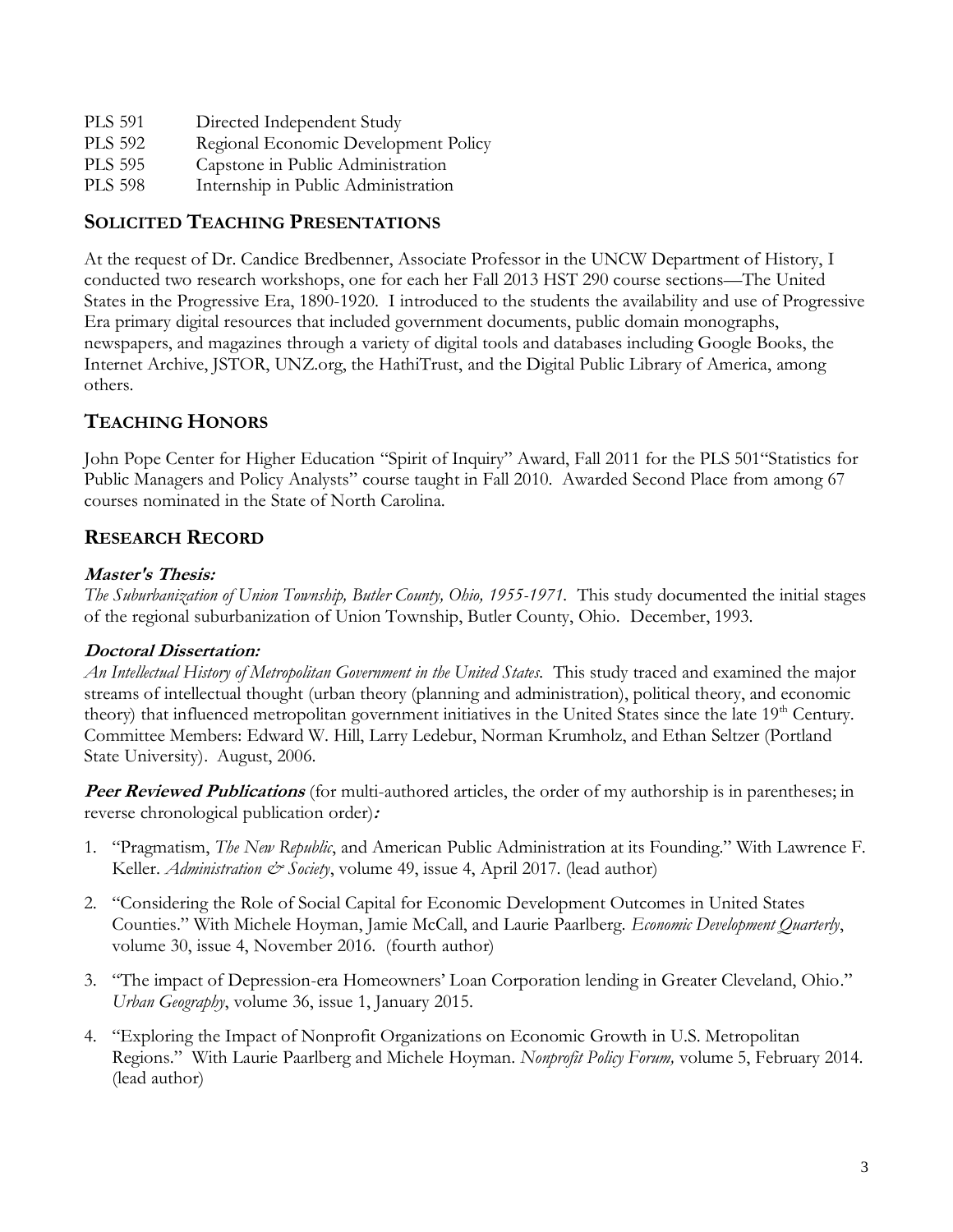- 5. "The Radical Right, the National Municipal League Smear File, and the Fight over Metropolitan Government in the United States during the Postwar Years." *Public Voices*, volume 13, October 2013.
- 6. "Contingent Valuation and Estimates of Residents' Support for Revitalization Plans: A Better Tool for Public Officials?" With Mark Rosentraub. *American Review of Public Administration*, volume 41, November 2011. (second author)
- 7. "America's Central Cities as the Location for Work: Can Cities Compete with Their Suburbs?" With Edward W. Hill. *Journal of the American Planning Association*, volume 71, Autumn, 2005. (second author)
- 8. "A Methodology for Identifying the Drivers of Industrial Clusters: The Foundation of Regional Competitive Advantage." With Edward W. Hill. *Economic Development Quarterly*, volume 14, February 2000. (second author)
- 9. "What is a Central City in the United States?" With Edward W. Hill and Harold Wolman. *Urban Studies*, volume 35, November 1998. (second author)
- 10. "Development and Issues of Inner-City Retail Niche Markets." With Robert Simons, in *Megatrends in Retail Properties,* volume 3, Fall 1996. (second author)

### **Other Professional and Academic Publications including magazine and newspaper articles, book chapters, and institutional reports:** (for multi-authored publications, the order of my authorship is in parentheses; in reverse chronological order)**:**

- 1. "Debating Metropolitan America, 1946-1970." A book chapter published in the *CQ Press Guide to Urban Politics and Policy*, a SAGE reference publication edited by Christine Kelleher Palus and Richardson Dilworth. Published in 2016 by CQ Press.
- 2. "Northeast Ohio Economic Brief." The Ohio Urban University Program and The Center for Economic Development, Maxine Goodman Levin College of Urban Affairs, Cleveland State University. June 2009.
- 3. "2008 Northeast Ohio Barometer of Economic Attitudes." With Molly Schnoke and Kathryn Wertheim Hexter. The Ohio Urban University Program and the Maxine Goodman Levin College of Urban Affairs, Cleveland State University. Fall 2008. (third author)
- 4. "A Multivariate Analysis of the Impact of Student Wellness on Student Achievement in the Lakewood City Schools." The Ohio Urban University Program and the Maxine Goodman Levin College of Urban Affairs, Cleveland State University. Fall 2008.
- 5. *The Wisconsin Manufacturing Study: An Analysis of Manufacturing Statewide and in Wisconsin's Seven Economic Regions.* One of seven co-authors and data analyst/methodologist. A report prepared by the MPI Group for the Wisconsin Manufacturing Extension Partnership, September 2005.
- 6. *Industry-based Competitive Strategies for Ohio: Managing Three Portfolios*. One of fourteen co-authors and lead methodologist. A report completed by Deloitte Consulting, Cleveland State University, and OSA Strategy for Techsolve and the Ohio Department of Development, May 2005.
- 7. "Slanted Pavement: How Ohio's Highway Spending Shortchanges Cities and Suburbs." With Dr. Edward W. Hill, Billie Geyer, Kevin O'Brien, Claudette Robey, and Robert Puentes*.* This research was published in March 2003 as a Brookings Institution Center for Metropolitan Policy Discussion paper and then as a book chapter in *Taking the High Road: A Metropolitan Agenda for Transportation Reform*, published by the Brookings Institution Press in 2005. (sixth author)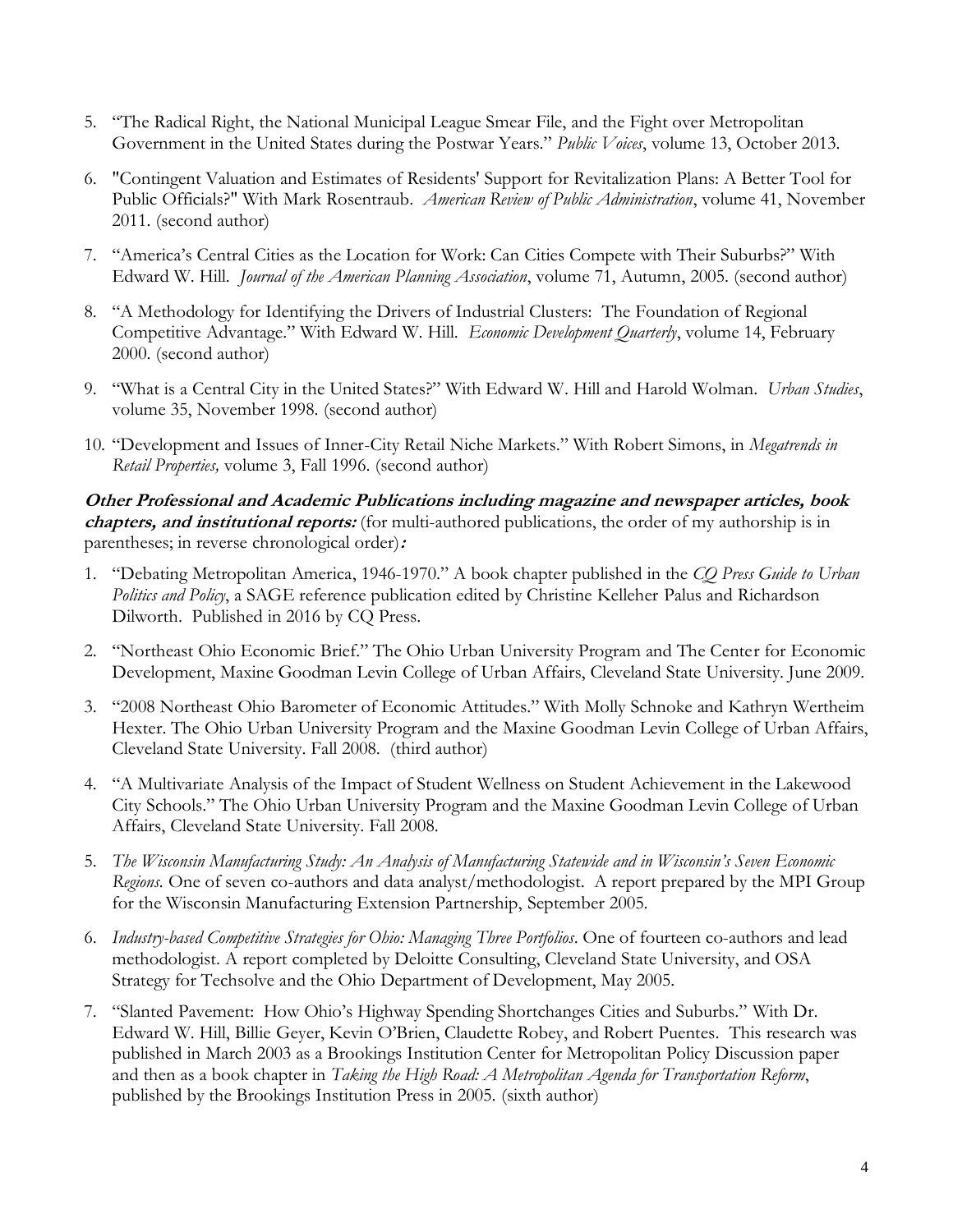- 8. "Growth reshapes coasts: A wave of development overwhelms the shore." *USA Today*. July 21<sup>st</sup>, 2000. Page A1. Lead Article. For this article, I conducted county level gross domestic product (GDP) analysis that included productivity estimations and GIS mapping of coastal development trends.
- 9. *Where are the Jobs? Cities, Suburbs, and the Competition for Employment.* With Dr. Edward W. Hill. November 1999. A Brookings Institution Center for Metropolitan Policy Survey Series Paper. (lead author)
- 10. "Measuring Metropolitan Manufacturing Competitiveness" with Dr. Edward W. Hill. *Economic Development Commentary*, volume 23, number 2, Summer 1999. (lead author)
- 11. "The Metalworking Cluster in Northeast Ohio: A Briefing Paper." The Urban Center, Levin College of Urban Affairs, Cleveland State University. June 1998.
- 12. "Formula of Success: Markets Determined the Rankings" in *Industry Week* magazine's April 7, 1997 "World Class Communities: The Atlas of U.S. Manufacturing" special issue. With Dr. Edward W. Hill and Dr. Zhongcai Zhang. (second author)

#### **Articles being prepared for Resubmission or Initial Peer Review, or Currently under Review:**

- 1. "The Meaning of 'Public Affairs' in Graduate and Undergraduate Curricula." With Drs. Edward W. Hill and Hal Wolman. Targeted for submission to *Journal of Public Affairs Education.*
- 2. "The Early Use of the Census Tract as an Instrument of Segregation in U.S. Cities." Currently under review at *Historical Geography.*
- 3. "International Communism and American Public Administration: an Anatomy of a Smear." Targeted for Submission to *Public Administration.*
- 4. "Municipal Home Rule and the Administrative State" with Dr Lawrence F. Keller. Currently under revision for resubmission to *Public Administration Quarterly.*
- 5. "You Can't Go Home Again: Institutional Relocations and the History of American Public Administration—the Case of the ICMA." Targeted for submission to *Journal of Public Administration Research and Theory.*
- 6. *"*The *City Manager Code of Ethics* as a Pragmatic Exemplar during the Profession's first Half-Century." Targeted for submission to *Public Voices.*
- 7. *"*City Management as a Morality Play: The Firing of Ossian Carr in Oakland, CA, 1932-33." Targeted for submission to the *American Review of Public Administration.*
- 8. "George Gallup, Public Opinion, and Public Administration." Targeted for submission to *Public Opinion Quarterly.*
- 9. "Clarence Ridley's 1958 Survey of American City Managers: An Early Refutation of the Politics-Administration Dichotomy in American Public Administration Historiography." Targeted for submission to *Administration*  $\mathcal{Q}$  Society.
- 10. "Ridley's Notecards: Public Advocacy for the Growth of the City Management Profession from 1930 to 1960." Targeted for submission to the *National Civic Review*.
- 11. "The McLean Report, a changing American Public Administration, and the decline of the National Municipal League." Targeted for submission to *Public Administration Review.*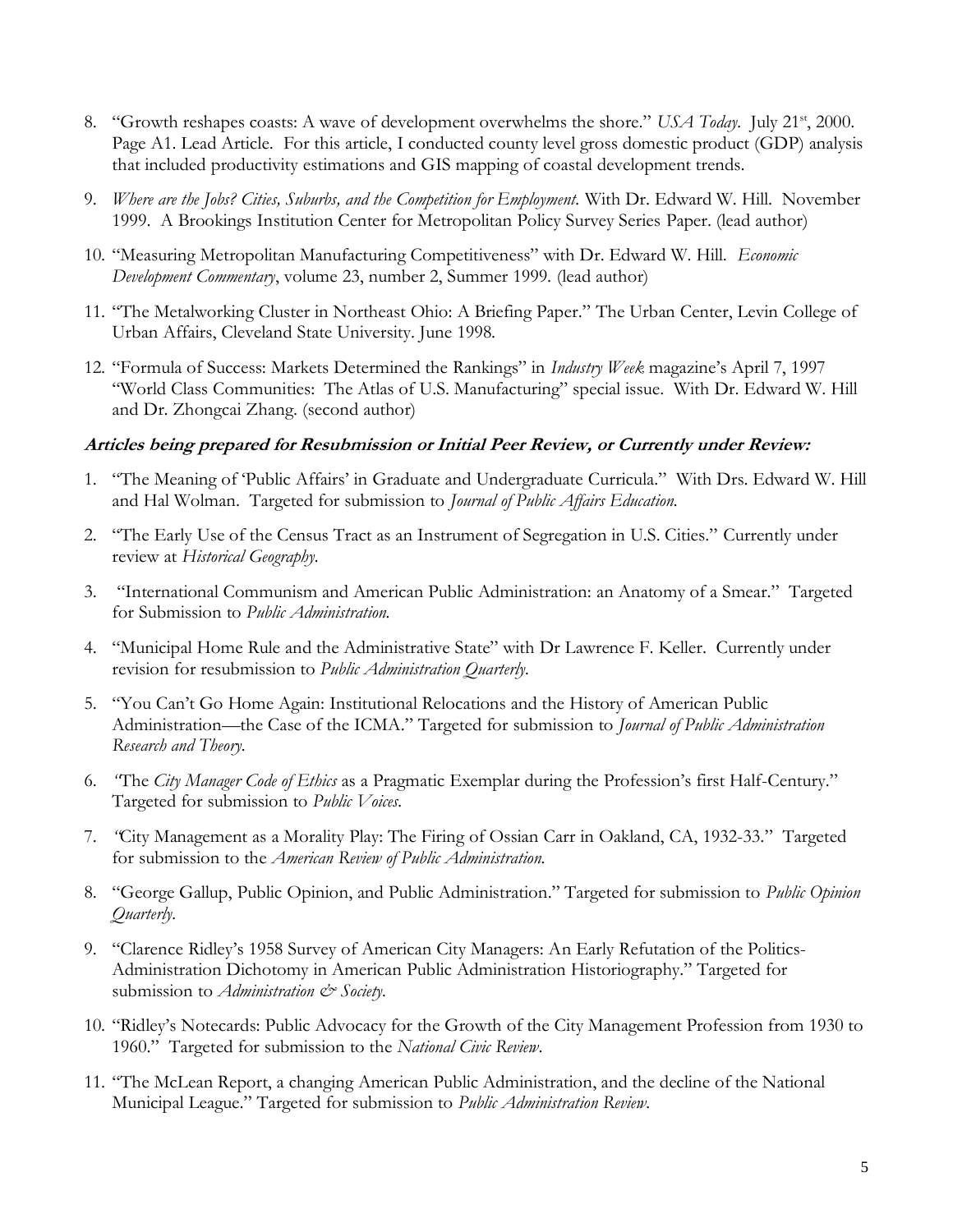- 12. "The National Municipal League's Baldwin Prize and its Impact on American Public Administration." Targeted for submission to the *Journal of Public Affairs Education*.
- 13. "Keepers of the Flame: Richard Childs, the International City Management Association and the Debate over the Origins of the City Management Profession." Targeted for submission to *Public Administration Review.*
- 14. "Deweyan Ethics, Pragmatism, and City Management during the early years of American Public Administration." Targeted for submission to *Public Voices.*
- 15. "The Pragmatism of City Management: Richard Childs, Henry Waite, A.R. Hatton, and a most 'Practical' Profession.'" With Dr. Lawrence F. Keller. Targeted for submission to *Administration & Society.*
- 16. "The Brookings Institution, Pragmatism, and Governmental Administrative Reform." Targeted for submission to the *American Review of Public Administration.*
- 17. "The Pragmatic Role of City Management in Public Administration's Founding." With Dr. Lawrence F. Keller. Targeted for submission to the *Journal of Public Administration Research and Theory.*
- 18. "Charles A. Beard and his Pragmatic Approach to American Public Administration." Targeted for submission to *Administrative Theory and Praxis.*
- 19. "'Mr. Hayek meet Mr. Merriam': The University of Chicago Debate and the Future of Government Planning in the United States." Targeted for submission to *Planning Perspectives*.
- 20. *"*Finding the Roots of Nonprofit Practice in American Pragmatism: William James, Jane Addams, John Dewey and the 'Will to Believe'." Targeted for submission to *Nonprofit and Voluntary Sector Quarterly*.
- 21. "A Case Study of the Housing Segregation Impacts of the Federal Housing Administration: Greater Cleveland, Ohio, 1935-1976." With Dr. James Greer. Targeted for submission to *The Journal of Economic History.*
- 22. "The Curious Case of Franklin Ford and his Pragmatic Conception of Urban Governance during American Public Administration's Founding Era." Targeted for submission to *American Review of Public Administration.*

#### **CONFERENCE PAPERS AND RESEARCH PRESENTATIONS:** (in reverse chronological order)

- 1. "The Early Use of the Census Tract as an Instrument of Segregation: The Case of Cleveland Ohio in the 1930s." Presented at the 2017 Annual Meeting of the American Association of Geographers, April 2017 in Boston, Massachusetts.
- 2. "The Administrative Vision of Charles Beard." Annual Meeting of the Southeastern Conference for Public Administration, October, 2015. Charleston, South Carolina.
- 3. "The Rise and Decline of Metropolitan Reform in the United States, 1946‐1970: Intellectual Ideals Meet Practical Application." The Seventh Biennial Conference of the Urban History Association, October 11, 2014. Philadelphia, Pennsylvania.
- 4. "The Ties that Bind Us: Exploring Associational Social Capital and its Impact on Economic Development." With Michele Hoyman, and Jamie McCall. Annual Meeting of the Midwest Political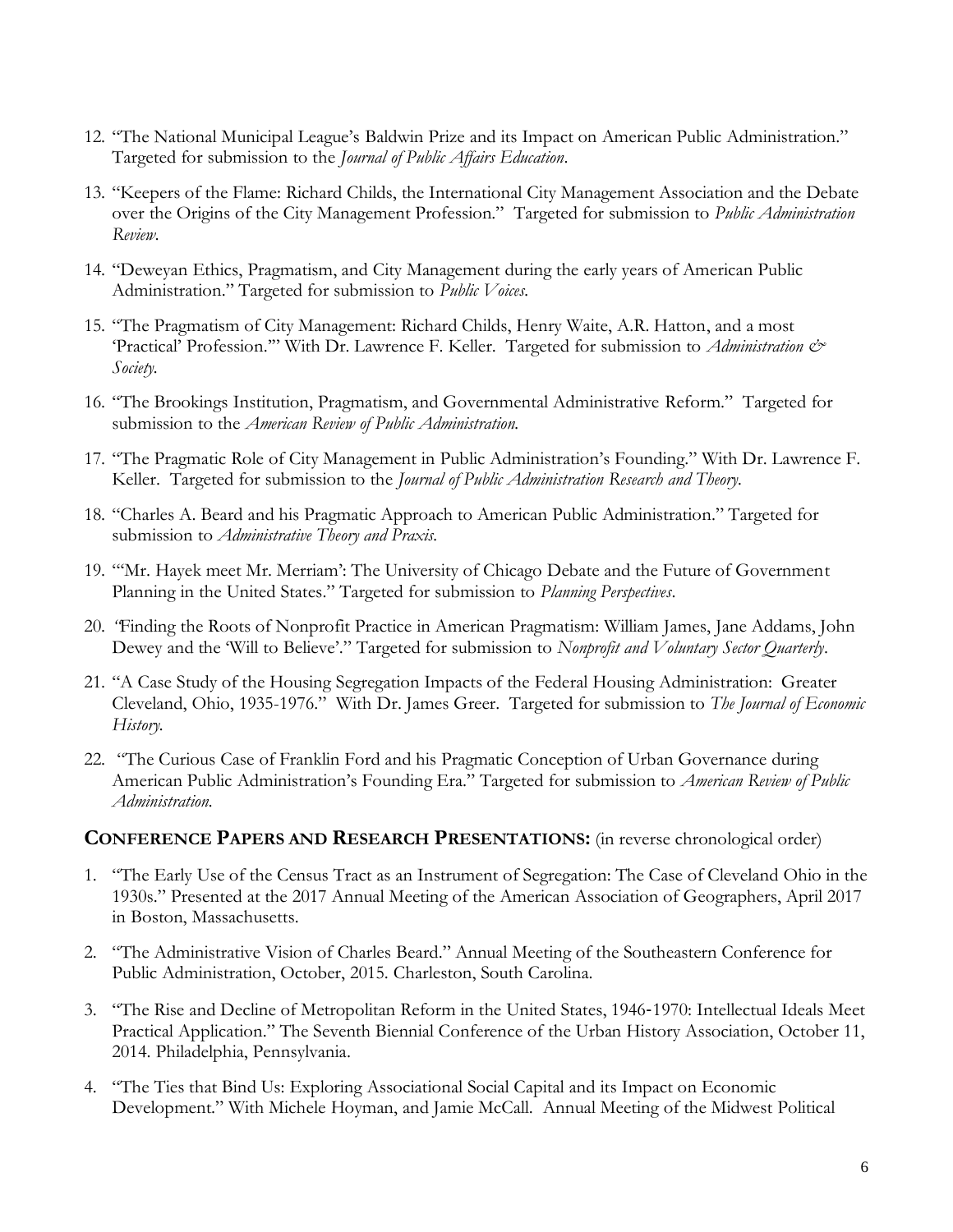Science Association, April 3, 2014. Chicago, Illinois.

- 5. "The Pragmatism of City Management: Richard Childs and Henry Waite at the Founding" with Dr. Lawrence F. Keller. Annual Meeting of the Southeastern Conference for Public Administration, October 1, 2013. Charlotte, North Carolina.
- 6. "The Nature of Automobility in Metropolitan Cleveland during the Great Depression." Annual Meeting of the Association of American Geographers, April 11, 2013. Los Angeles, California.
- 7. "The Radical Right, the National Municipal League Smear File, and the Fight over Metropolitan Government in the United States during the Postwar Years." American Society for Public Administration Annual Conference, March 2, 2012. Las Vegas, Nevada.
- 8. "Were Straight Loans Really that Bad? An Evaluation of Key Assumptions that Led to Federal Mortgage Lending Reform during the Great Depression." Annual Meeting of the Social Science History Association, November 17, 2011. Boston, Massachusetts.
- 9. "The Impact of the Homeowners' Loan Corporation Lending in Greater Cleveland, 1933-1936." Annual Meeting of the Association of American Geographers, April 14, 2011. Seattle, Washington.
- 10. "Measuring the Impact of Nonprofit Organizations on Economic Growth in the United States" with Dr. Laurie Paarlberg and Dr. Michele Hoyman. Annual Meeting of the Southeastern Conference for Public Administration, October 13, 2010. Wilmington, North Carolina.
- 11. "Explaining the Variation in Sustainability for America's Large Cities" with Dr. Milan Dluhy, Ms. Suzanne Gooding, and Mr. James Harder. Annual Meeting of the Southeastern Conference for Public Administration, October 14, 2010. Wilmington, North Carolina.
- 12. "Excellence in Governance: Home Rule and Constitutional Politics in the Contemporary City" with Dr. Lawrence F. Keller. Annual Meeting of the Southeastern Conference for Public Administration, October 15, 2010. Wilmington, North Carolina.
- 13. "Municipal Home Rule and the Administrative State" with Dr Lawrence F. Keller. Annual Meeting of the Southeastern Conference for Public Administration, October 1, 2009. Louisville, Kentucky.
- 14. "Identifying Large Central Cities that are Competitive Employment Locations: The Index of Competitive Central Cities." with Dr. Edward W. Hill. Annual Conference of the Association of Collegiate Schools of Planning, October 24, 1999. Chicago, Illinois.
- 15. "The Idea of Metropolitan Government in the United States: A History." Roundtable discussion with Dr. Kate Foster, Dr. Carl Abbott and Mr. Stephen Wheeler. Annual Conference of the Association of Collegiate Schools of Planning, October 23, 1999. Chicago, Illinois.
- 16. "Where is the Renaissance?" with Dr. Edward W. Hill. Conference on the Interdependence of Cities and Suburbs, September 19, 1998. Organized by the Lincoln Institute of Land Policy and the Brookings Institution. Chicago, Illinois.
- 17. "Cluster-based Economic Development" with Dr. Edward W. Hill, Dr. Jocelyn Fagan, and Dr. James Robey. American Chamber of Commerce Research Association (ACCRA) Annual Meeting; June 3, 1998. Seattle, Washington.
- 18. "An Analysis of the Industrial Clusters that Drive the Economy of the Cleveland Metropolitan Region."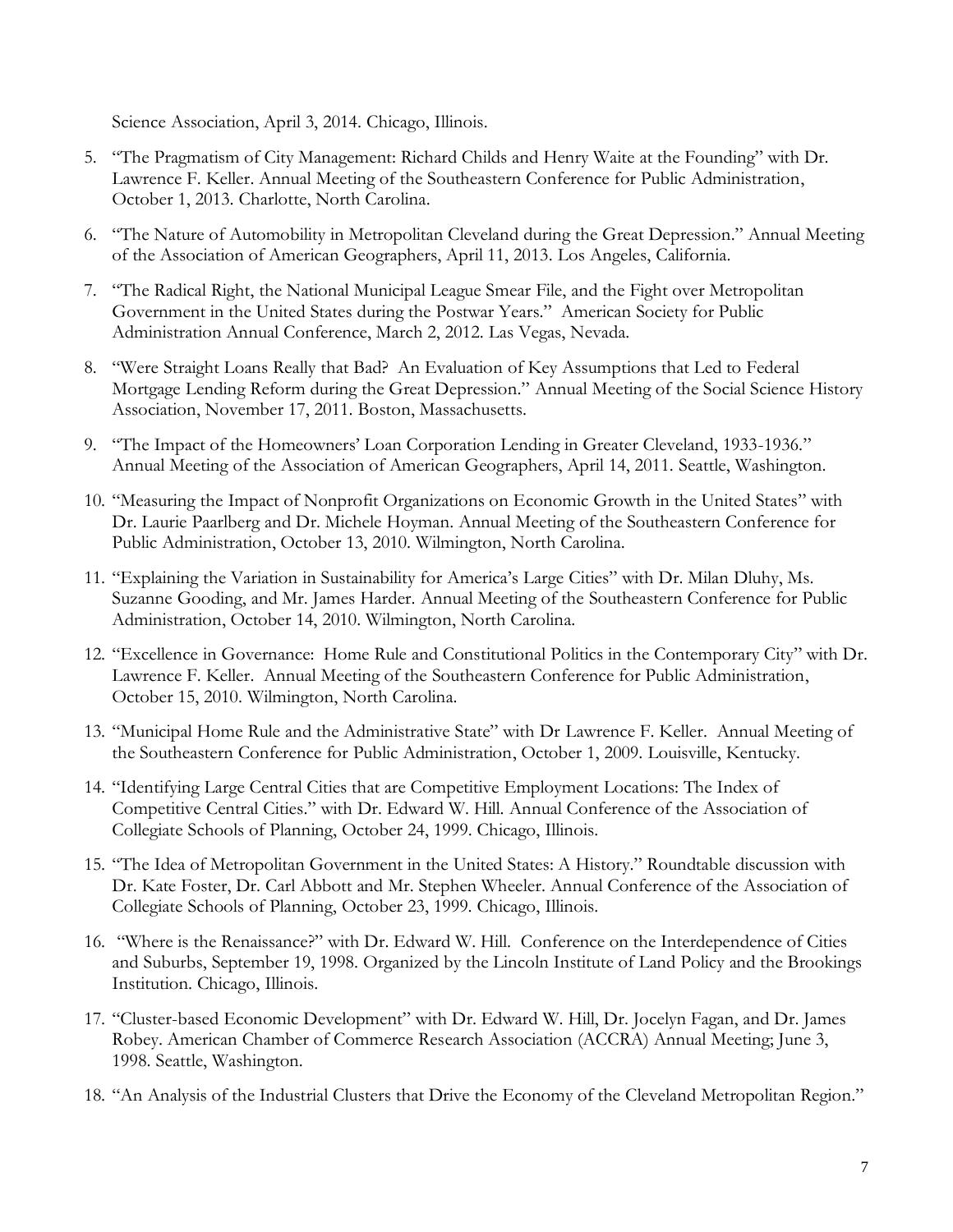with Dr. Edward W. Hill, Dr. Ziona Austrian and Dr. Jocelyn Fagan. Annual Conference of the Association of Collegiate Schools of Planning, November 5, 1997. Fort Lauderdale, Florida.

- 19. "The Theoretical Roots of Metropolitan Regional Governance in the United States." Annual Conference of the Urban Affairs Association, April 17, 1997. Toronto, Ontario.
- 20. "Classifying Central Cities in the United States" with Dr. Edward W. Hill and Dr. Harold Wolman. Association of Collegiate Schools of Planning and the Association of European Schools of Planning Joint International Conference, July 25, 1996. Toronto, Ontario.

## **RESEARCH GRANTS**

**UNCW Summer Research Initiative, 2010**. Subject: "Investigating Homeowners' Loan Corporation Lending in Metropolitan Cleveland, Ohio during the Great Depression." Award of \$3,500. This research grant led to one accepted publication, one publication that is currently under review, and three publications that are in various stages of research.

**UNCW Cahill Research Grant, 2015.** Subject: "Understanding the impact of McCarthyism on American Public Administration Institutions during the 1950's and 1960's." Award of \$4,800. The intent of this research is the publication of one book/monograph or several peer-reviewed articles. The research entails extensive archival research at several location in the United States for the purpose of evaluating the impact of McCarthyism but also to undertake a more encompassing look at key issues and events of American public administration history. A 4-day research trip to Denver, CO—the location of the Archives of the National Municipal League—was completed in March of 2016: 3,000 pages of archival materials were digitized for research purposes. A 5-day research trip to Lawrence, KS—the location of the Records of the International City Management Association—was completed May of 2016: 4,000 pages of archival materials were digitized for research purposes. Also, 400 pages of material were received from the Columbia University Rare Book & Manuscript Library to support this research. Related to but not funded by this grant is a planned trip to New York City where I intend to visit the Rare Book and Manuscript Library at Columbia University Library, which contains extensive archival material from the estate of Richard S. Childs, the "founder" of the city manager form of government in the United States. I also intend to visit the Institute of Public Administration Collection and the Luther Gulick Papers which are housed at the Archives & Special Collections of Baruch College at the City University of New York.

## **BOOK CURRENTLY UNDER CONTRACT**

For the University Press of Kansas (UPK): Working title: *The Pragmatic Revolution in American Public Administration.* With Dr. Lawrence F. Keller.

The proposal has successfully gone through the UPK scholarly, single-blind peer-review process. The contract for publication of this work by the UPK has been issued and is scheduled for publication in Spring of 2019.

## **SERVICE**

## **Departmental and Program Service:**

-Member, the PIA Policy and Procedures Committee, Fall 2017 to the present.

-Member, the PIA Curriculum Committee, Fall 2017 to the present.

-Assistant Chair, Public and International Affairs, 2016-2017. Primary duties included general administrative support for the MPA program including MPA GSA advising, recruitment, assessment and management of the GTA lab, and internship coordination and administration. Fall/Spring 2016-2017.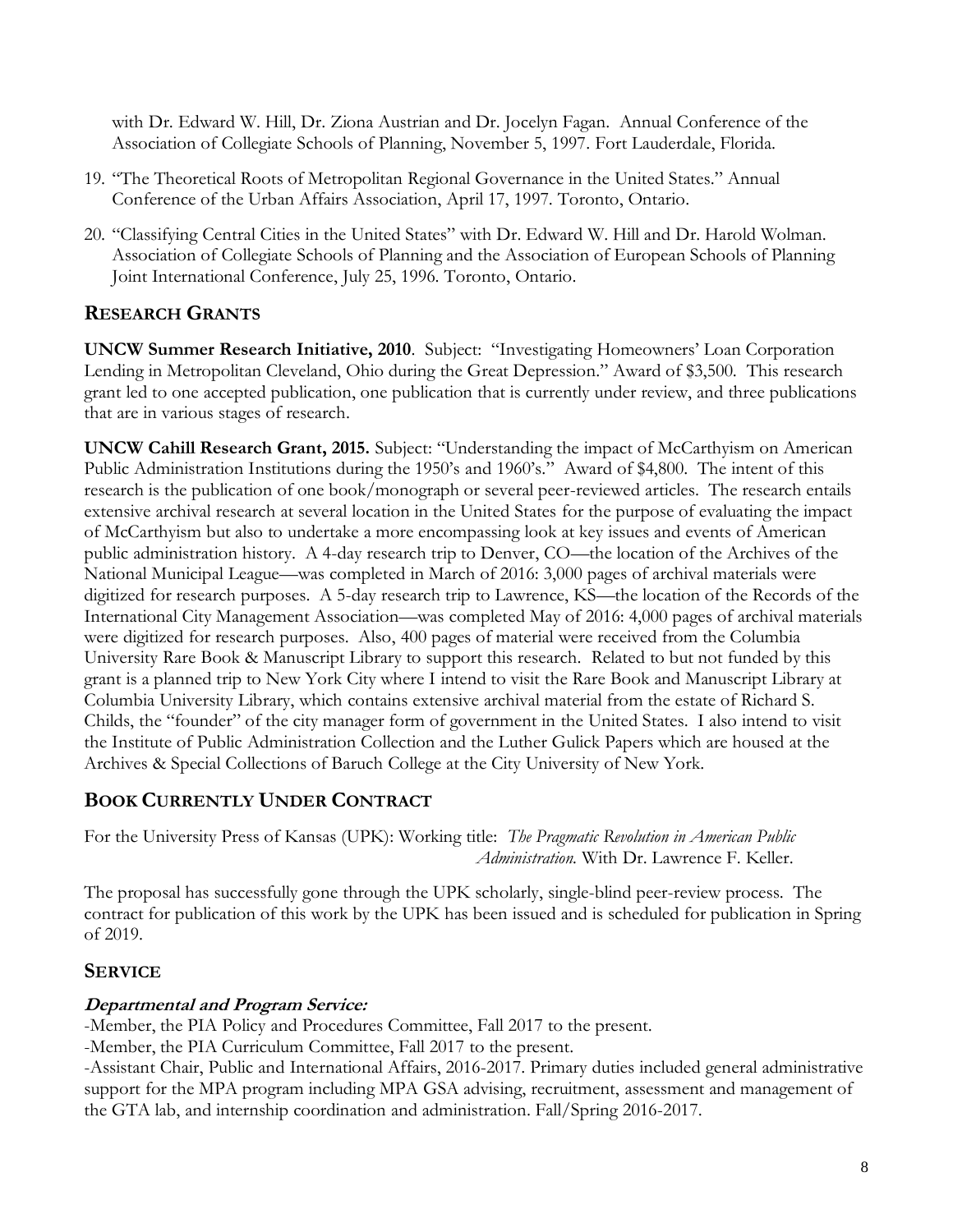-Member, MPA Faculty Search Committee, Fall/Spring 2014-2015

-Member, MCOP Faculty Search Committee, Spring/Summer 2014

-Member, MPA Faculty Search Committee, Fall/Spring 2012-2013

-Member, MPA Faculty Search Committee, Fall/Spring 2011-2012

-Member, MPA Admissions Committee, Academic Years 2014-2015 to present.

-Member, MPA Awards and Scholarships Committee, Academic Years 2011-2012 to 2016-2017.

-Member, MPA Assessment Committee, Academic Years 2011-2012 to 2014-2015, 2016-2017 to present.

-Member, 9/11 Remembrance Committee, Summer and Fall 2011

-Graduate MPA Student Academic Advisor, Fall 2009 to the present (~15 Students per year)

-Faculty Advisor to the MPA Graduate Student Association, Spring 2010 to Fall 2013, Fall 2016 to present.

-Member, Poli-Sci Days Committee Member, Fall 2010 and Fall 2012

-Member, Faculty Peer Review Committee, Academic Years 2009-2010, 2010-2011.

-Undergraduate Internship Advisor, Fall 2010 to May 2014, approximately 50 internships were supervised.

-Undergraduate Student Academic Advisor, Academic Year 2011-2012 and Spring 2016 (~25 Students each year)

-Member, PIA Curriculum Committee, Fall 2014 to Fall 2015.

-Member, PIA Post-tenure Review Committee, Fall 2016 to present.

-Member, PIA Scheduling Committee, Fall 2015 to present.

-Successfully prepared three courses for inclusion in UNCW University Studies Curriculum, 2011-2013.

-Faculty Advisor to the PIA Undergraduate Public Administration Minor, January 2015 to present.

## **University Service:**

-Faculty Advisor, Phi Eta Sigma National Honor Society, UNCW Chapter, Fall 2010 to Fall 2015.

-Member, Career Services Community Engagement Director Search Committee, Summer 2012 -Member, 9/11 Remembrance Committee, Summer and Fall 2011

-Instructor, Academy for Strategic Management, Fall 2011, 2012, 2013, 2014 and 2015 (Performance Measurement, with Dr. Milan Dluhy, Mr. Frank Blackley, and Dr. Mark Imperial)

-Member, UNCW Economic Transformation Council, January 2013 to present.

-Member, UNCW Faculty Senate, January 2015 to June 2016.

-Coordinating a UNCW "Libertarian Discussion Group" for the purposes of philosophical and intellectual understanding of public affairs and policy, broadly construed, Fall 2016 to the present.

## **Professional Service:**

-Associate Editor*, Economic Development Quarterly***,** 10/07 to present. Duties include the assignment of manuscripts to reviewers, reviewing manuscripts pertinent to my areas of expertise, and participating in meetings and discussions with the other editors and associate editors regarding journal operations and policy. Participated in an online conference-webinar that discussed the future academic and practical orientations of the journal—October 2015.

-Peer Reviewer, *Journal of the American Planning Association*, *American Review of Public Administration*, *Urban Studies*, *Journal of Urban Affairs*, *Economic Development Quarterly*, *Public Administration Review,* and *The Professional Geographer*

-Peer Reviewer, Sage Publications, November 2016, Book Manuscript on '"Big Data" in Public Administration.'

-Peer Reviewer, Oxford University Press, September 2013, revision Catherine F. Smith's *Writing Public Policy: A Practical Guide to Communicating in the Policy-Making Process.*

-Peer Reviewer, Sage Publications, March 2011, Book Manuscript on Local Economic Development Administration.